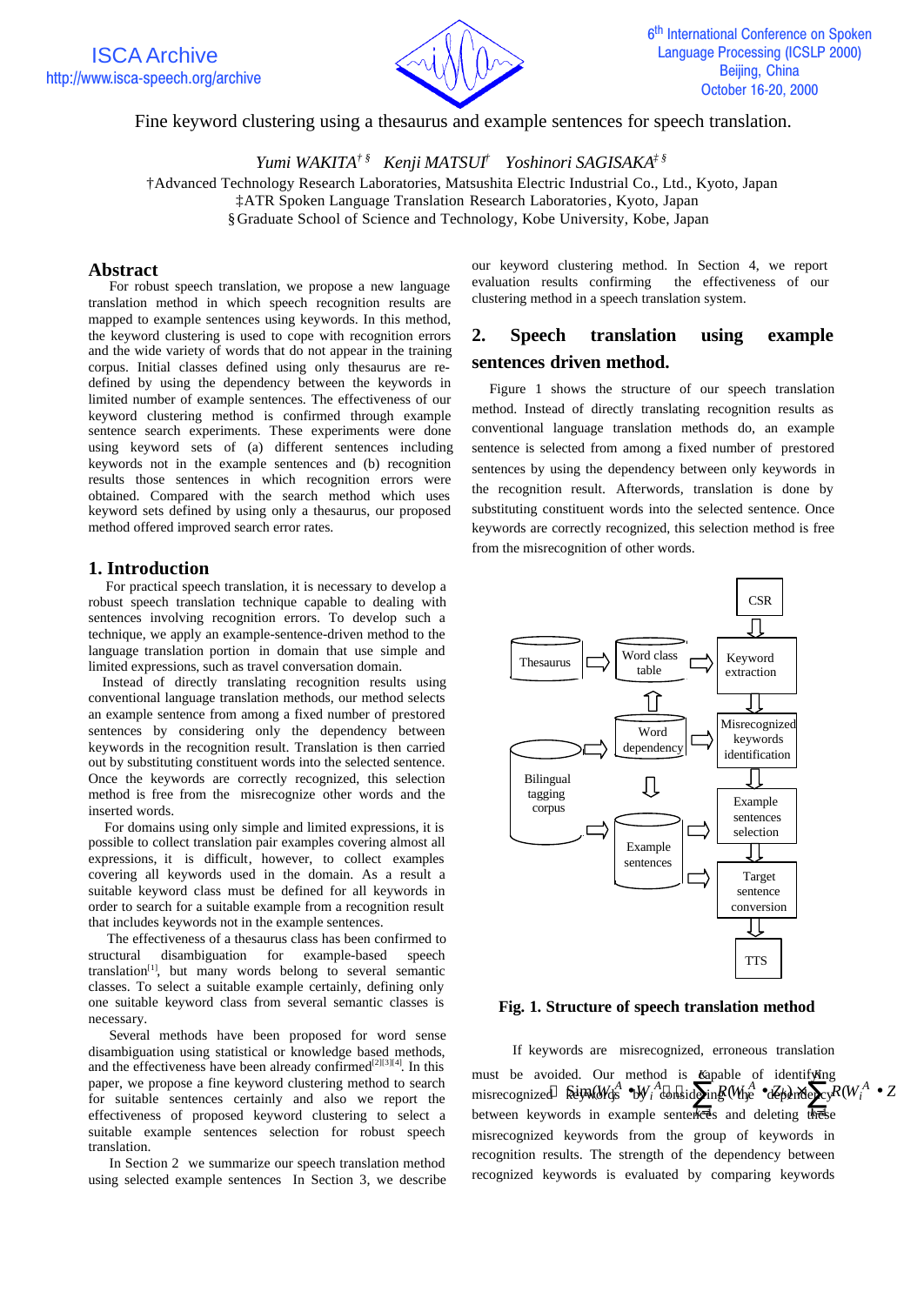whose dependency have already analyzed. If a recognized keyword is uncorrelated with the others, the keyword is identified as an error. Thus a revised set of new keywords is used for selecting example sentences.

 In addition to these strengths, for a compact speech translation system, our translation method has a mechanism that interprets speech-act as opposed to directly translating sentences. This method maps the simplified expressions instead of doing deep parsing. All training sentences in the bilingual corpus are rewritten into the simplified expressions and grouped by rules. By using the simplified expressions, the system reduces a number of translation rules and processing time.  $^{[5][6]}$ 

### **3. Fine keyword clustering**

#### **3.1 Why is keyword clustering necessary?**

 In the domain of simple and limited type of expressions such as travel guide tasks, it is possible to collect the bilingual translation corpus which covers almost all of the necessary expression patterns. But, collecting all of the vocabulary related to the domain is very difficult. It is therefore necessary to handle the keywords as the suitable keyword classes, so that the example sentence search module can look at not the actual keyword but the classes. For example, the sentence "I would like to have a coffee", can be "I would like to have [drink]." A thesaurus can be used to define keyword classes, but following problems occur:

- (1) Difficulty in defining a single suitable keyword class because many of the words can belong to multiple semantic classes,
- (2) Difficulty in distinguishing words whose meaning are different from other words in the same cluster.

 To solve these problems, we propose a fine clustering method that considers the similarity between keywords. This similarity is defined by using the dependency analysis results of example sentences. The dependency is an asymmetric binary relationship between a word called head and another word called modifier<sup>[7]</sup>. The clustering is done to only head side of words. When two different heads frequently depend on the same modifires, these heads are clustered into one class. As a result of clustering, (1) suitable classes for limited domain can be selected from all thesaurus classes and (2) the words whose meaning are different from other words can be split from the original thesaurus class. In the following sub-sections, we describe how the similarity value between keywords is calculated and how fine clustering using the similarity values is defined.

# **3.2 Keyword clustering using similarity of dependency between keywords**

 This similarity is calculated by using the following formula. If both heads, Wj and Wk, belong to class A, the similarity between Wj and Wk is calculated as follows.

Where

where

$$
\text{if } R(W_J^A \quad Zk) = 0 \text{, then } R(W_l^A \quad Zk) = 0
$$

$$
\text{if } R(Wt^A \quad Zk) = 0 \text{, then } R(Wt^A \quad Zk) = 0
$$

$$
R(W_j^A \bullet Z_k) = \frac{FreqPair \ (W_j^A \bullet Z_k)}{Freq \ (W_j^A)}
$$

 $\text{Sim}(W_j^A, W_i^A)$ : similarity value between Wj and Wi Zk : k-th words of modifires  $FreqPair(Wj<sup>A</sup>,Zk)$ :

Number of case  $Wj^A$  that depends on Zk

Freq(Wj) : Frequency of Wj

K : Number of all modifires



## **Fig.2 Fine clustering method**

 First, the initial keyword classes are defined by using the thesaurus information. Next, the initial classes are re-defined according to the following conditions.

Condition 1 The average of the similarity value between heads are calculated by each class. The classes with average less than threshold are discarded.

Condition 2 If all of the similarity values between a head word and other heads are less than the threshold value, the head word is split from the class.

#### **3.3 Evaluation of the Fine Clustering**

 We performed an evaluation to make sure the effectiveness of using the similarity between keywords based on dependency relationship for clustering and the clustering conditions described in section 3.2 is reasonable. The evaluated sentences are generated based on the example sentences by substituting the keywords in example sentences to other words in same class. By evaluating the understandability of the generated sentences by two people, we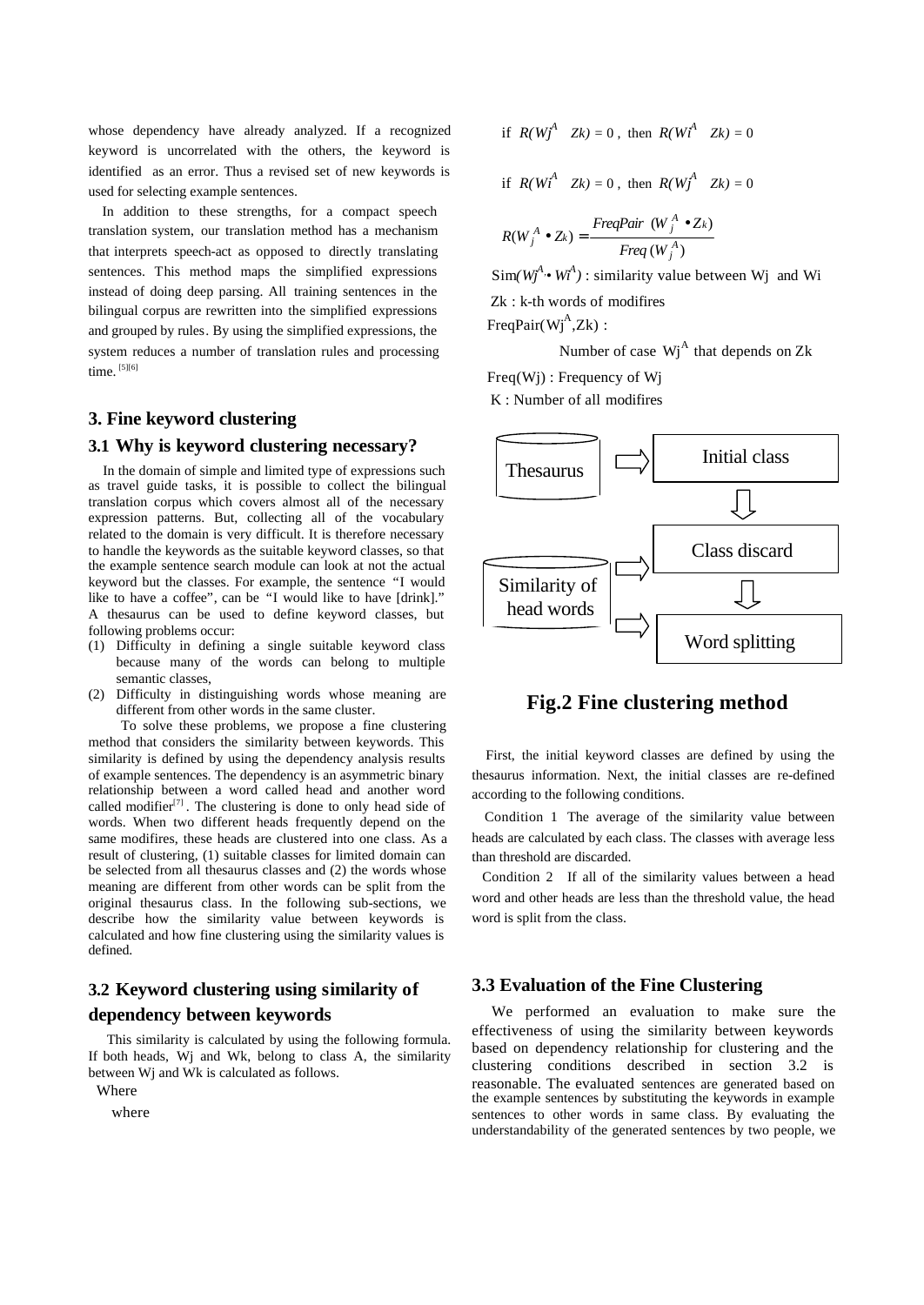tested our clustering method. First, each person gave one of the following five score (i.e. 1 through 5) to each sentence and next, the average of understandability scores, called AUS, were calculated for each cluster. The classes with the higher AUS were regarded as more suitable classes.

1. Incomprehensible

- 2. Mostly incomprehensible, but a portion could be understood.
- 3. Comprehensible, but expression was awkward
- 4. Comprehensible, but expression was slightly awkward
- 5. Comprehensible and natural.

 In our evaluation, we used 770 sentences from customers in a restaurant retrieved from the ATR language database.

### **3.3.1 Effectiveness of class dissolution using similarity between keywords**

We performed an evaluation test to make sure the "clustering" condition 1" described in Section 3.2 is reasonable. That is the process of discarded clusters whose average similarity values are less than the threshold, we compared the AUS of the classes with higher similarity values with those with lower ones. Table 1. shows the similarity values and AUS for each class. The classes whose similarity values were high had also high AUS values. This suggests that using similarity values is useful, and the classes with low similarity values should be dissolved in fine clustering decisions.

**Table 1. Effectiveness of dependency similarity between keywords in fine clustering** 

| High similarity value |          |            | Low similaity value |                |            |  |
|-----------------------|----------|------------|---------------------|----------------|------------|--|
| Class                 | Ave. of  | <b>AUS</b> | Class               | Ave. of        | <b>AUS</b> |  |
|                       | Simarity | Value      |                     | Smlarity       | Value      |  |
| drink                 | 062      |            | pronoun             | 0 <sub>0</sub> |            |  |
| food                  | 0.513    |            | $\alpha$            | Q 014          |            |  |
| seascrind             | 457      |            | place               | 300 C          |            |  |

#### **3.3.2 Effectiveness of keywords splitting**

We also performed a evaluation test to see if the "clustering condition 2" described in Section 3.2 is effective. That is words with low similarity values are split from the class we compared AUS before splitting with those after splitting. Table 2 shows that the AUS for classes whose similarity values are high. The AUS value after splitting were higher. This suggests that splitting is useful in fine clustering.

## **Table2. Effectiveness of word splitting in fine clustering**

|           | AUS              |                 |  |  |
|-----------|------------------|-----------------|--|--|
| Class     | before splitting | after splitting |  |  |
| drink     | 0.662            | 0.678           |  |  |
| food      | 0.513            | 0.602           |  |  |
| seasoning | 0.457            | 0.510           |  |  |

## **Example Selection Experiments 4.1 Experiment conditions**

To demonstrate the effectiveness of proposed clustering for example sentences selection, we compared correct sentences selection rate by proposed clustering with its by the clustering using only thesaurus. For the evaluation, we used sentences of two domains, the restaurant domain used the experiments in section 3.3 and the shopping domain. The database conditions are shown in Table.3.

| Domain                                 | restaurant            | shopping                    |  |
|----------------------------------------|-----------------------|-----------------------------|--|
| Training of clustering<br>and examples |                       | 770 sentences 583 sentences |  |
| Test                                   |                       |                             |  |
| - open sentences                       |                       | 160 sentences 170 sentences |  |
| - recognition error<br>sentences       |                       | 88 sentences 97 sentences   |  |
| Keywords of head side                  | 675 words             | 532 words                   |  |
| Number of classes using                | 144 classes           | 158 classes                 |  |
| only thesaurus                         | $(675 \text{ words})$ | $(532 \text{ words})$       |  |
| Number of classes using                | 61 classes            | 50 classes                  |  |
| proposed clustering                    | $(367 \text{ words})$ | $(296 \text{ words})$       |  |

### **Table 3. Experimental conditions**

# **4.2 Example sentence selection experiment for correct recognition results**

To confirm the effectiveness of our clustering toward example sentences selection for correct recognition results, The meaning of the selection results were evaluated by comparing with those of the open correct sentences. The selection results were evaluated by two people. Each gave a score ( i.e. 1 through 5 ) to each sentence.

1.Incomprehensible the meaning of input sentences

2.Incomprehensible the meaning, but a portion could be understandable.

3. Comprehensible the meaning, of the input, but the expression was quite awkward.

4. Comprehensible the meaning of the input, but the expression was a little awkward.

5. Comprehensible the meaning of input perfectly.

 Each of average rate of the two domains and two evaluators are shown in Table 4. The average scores for the proposed clustering is high than the case of using only thesaurus ( proposed: 3.66, only thesaurus: 3.22 ). The number of comprehensible results ( over score 3 ) using proposed method are more than the ones using thesaurus only ( proposed: 64.5% ,